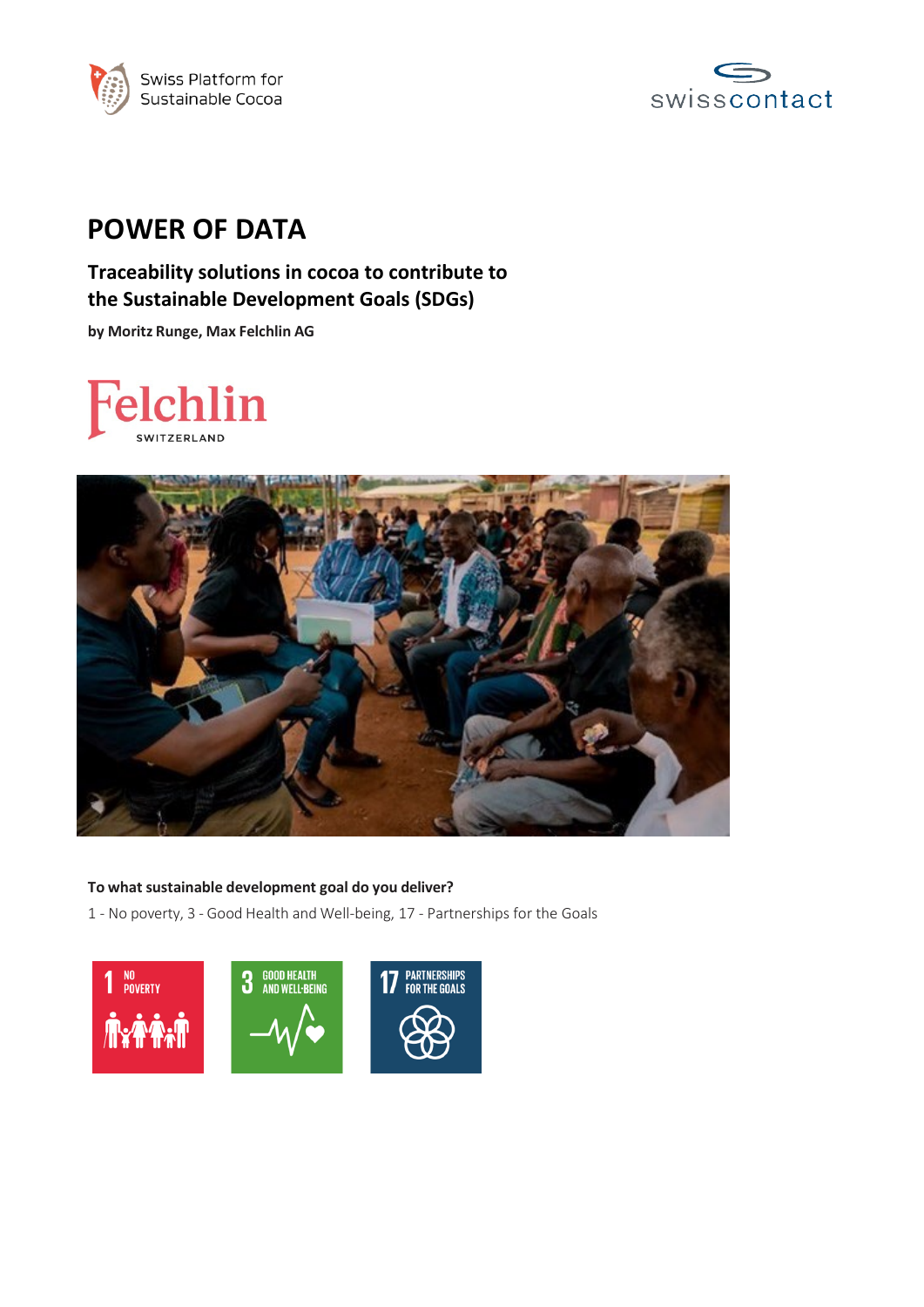### **What was the situation?**

In most cocoa areas, access to affordable healthcare is limited, and sustainable impact-driven projects are the exception, often lacking scalability. Farmers are motivated to join this project because they have both 1) healthcare access and 2) long-term financial planning.

With new ESG laws approaching and ethical consumerism on the rise, chocolate manufacturers need to improve supply chain transparency through sharing real-time data on socio-economic, health, and environmental indicators.

#### **What did you do?**

We created a sustainable win-win-win along the cocoa supply chain:

- The farmer receives health insurance without financial risk, reducing out-of-pocket expenditures for health and promoting sustainable livelihoods. With the help of the digital platform, Elucid, farmers can voice their opinion and play a more active role in the supply chain.
- The cooperative and the chocolate manufacturer receive a digital real-time database of farming families, including health, socio-economic and environmental data. The data allows the planning of interventions that create meaningful impact.
- By joining such projects, the product manufacturers/customers create a direct connection with the farmers, support the development of context-specific interventions that create measurable impact, and can use customer-specific data for impact-reporting to differentiate themselves in the market

Starting point were the 2 criteria are often underestimated but we believe them to be very important: Motivation of the farmer and real sustainability (also financially). The underlying question is: Do both, farmers and customers, benefit from it and does it add long-term value?

Other criteria were:

- Strategic levers: Measurable impact and transparency
- Scalability: Scalable and adaptable across communities and countries
- Cost effectiveness: In relation to production to compare with premium schemes. If an average farmer produces 0,5 metric ton (MT) cocoa the coverage costs between 15 and 30 USD/MT per year.

#### **What are the results?**

In Madagascar, where we launched the project, health-care access is now possible for 860 farmer families (2.200 people), and 3700 treatments have been administered since September. The cooperative has received 400 demands from new farmers wanting to enter the cooperative due to the health coverage scheme.

The project sustains itself without much input from Felchlin and partners. In return, Felchlin and partners benefit from the direct connection with the farmers and can monitor project impact and development via a real-time dashboard. As a by-product, socio-economic and environmental data is produced and can be used to implement need-targeted impact projects.

#### **Who was involved and how?**

The project works because it was initiated by the needs of the farmers while considering the needs of the customers. Initial implementation costs were supported by SWISSCO, and long-term financing is secured through strong support and collaboration of the cooperative, the exporter, and our customers. The project is now already financed for the next 6 years. It is not philanthropy but a common project between equal partners: Farmers contribute as well and pay around 10% of the insurance premiums in form of physical cocoa deliveries. In future, the co-pay will increase and be directly paid from their mobile health wallet.